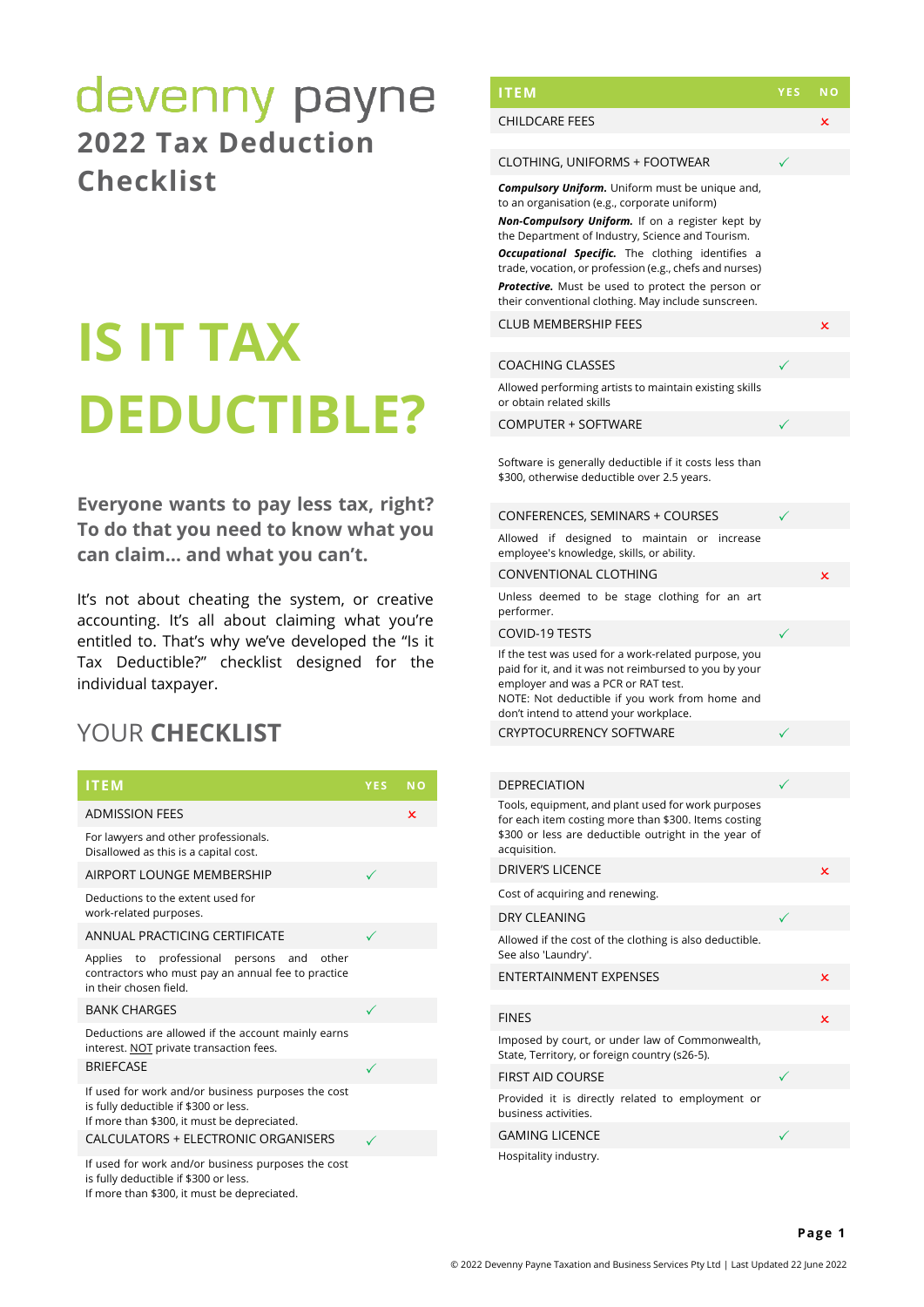### **ITEM YES NO**

| GIFTS / DONATIONS OF \$2 OR MORE                                                                                                                                                                                                                                                                                                                                           |   |
|----------------------------------------------------------------------------------------------------------------------------------------------------------------------------------------------------------------------------------------------------------------------------------------------------------------------------------------------------------------------------|---|
| If made to an approved 'deductible gift recipient'<br>body or fund. See ato.gov.au for a full list. Gifts<br>to clients are deductible if employees can<br>demonstrate a direct connection with earning<br>assessable income.                                                                                                                                              |   |
| GLASSES + CONTACT LENSES (PRESCRIBED)                                                                                                                                                                                                                                                                                                                                      | × |
| These would qualify as medical expenses (which<br>themselves are being phased out).<br>Deductible if 'protective clothing'.                                                                                                                                                                                                                                                |   |
| GLASSES + GOGGLES                                                                                                                                                                                                                                                                                                                                                          |   |
| Protective only                                                                                                                                                                                                                                                                                                                                                            |   |
| <b>GROOMING</b>                                                                                                                                                                                                                                                                                                                                                            | × |
| Unless employed as aircraft cabin crew or a<br>performing artist (limits apply)                                                                                                                                                                                                                                                                                            |   |
| <b>HELP / HECS REPAYMENTS</b>                                                                                                                                                                                                                                                                                                                                              | × |
|                                                                                                                                                                                                                                                                                                                                                                            |   |
| <b>HOME OFFICE EXPENSES</b>                                                                                                                                                                                                                                                                                                                                                |   |
| If you perform some of your work from your<br>home office, you may be able to claim a<br>deduction for the costs you incur in running your<br>home office.<br><b>Running Expenses.</b> For example, electricity, gas,<br>and depreciation of office furniture (e.g., desk,<br>tables, chairs, cabinets, shelves, professional                                              |   |
| library).                                                                                                                                                                                                                                                                                                                                                                  |   |
| Occupancy Expenses.<br>For example,<br>rent,<br>insurance, rates, and land tax. Deductible only to<br>the extent that a portion of the home is used as<br>a <b>place of business</b> and has the characteristics<br>of a business.                                                                                                                                         |   |
| <b>INCOME PROTECTION INSURANCE</b>                                                                                                                                                                                                                                                                                                                                         |   |
| Allowed only if the proceeds upon a claim are<br>assessable.                                                                                                                                                                                                                                                                                                               |   |
| <b>INSURANCE - SICKNESS OR ACCIDENT</b>                                                                                                                                                                                                                                                                                                                                    |   |
| Allowed only if the proceeds upon a claim are<br>assessable.                                                                                                                                                                                                                                                                                                               |   |
| <b>INTEREST</b>                                                                                                                                                                                                                                                                                                                                                            |   |
| Allowed if the money borrowed for work-related<br>purposes or to finance income-earning assets.<br>Interest paid on underpayment of tax (e.g.,<br>General interest charge) is deductible. Fines and<br>administrative penalties are not deductible.<br>Interest on capital protection loans is deductible,<br>except for a non-deductible capital protection<br>component. |   |
| INTERNET + COMPUTER EQUIPMENT                                                                                                                                                                                                                                                                                                                                              |   |
| Expenses allowed to the extent incurred in<br>deriving an individual's work-related income,<br>carrying on a business or earning investment<br>income (e.g., share investing).                                                                                                                                                                                             |   |
| <b>LAUNDRY + MAINTENANCE</b>                                                                                                                                                                                                                                                                                                                                               |   |
| Allowed if the cost of clothing is allowable (see<br>'Clothing Uniforms and Footwear').                                                                                                                                                                                                                                                                                    |   |

'Clothing, Uniforms and Footwear'). Reasonable claims of up to \$150 do not need to be substantiated.

#### LEGAL EXPENSES

Renewal of existing employment contract.

| <b>ITEM</b>                                                                                                                                                                                                                                                           | <b>YES</b> | <b>NO</b> |
|-----------------------------------------------------------------------------------------------------------------------------------------------------------------------------------------------------------------------------------------------------------------------|------------|-----------|
| <b>MEALS</b>                                                                                                                                                                                                                                                          |            |           |
| Eaten during a normal working day                                                                                                                                                                                                                                     |            | ×         |
| Meals acquired when travelling overnight for a<br>work-related purpose                                                                                                                                                                                                |            |           |
| Meals when travelling (not overnight)<br>Overtime meals. If allowance received under an                                                                                                                                                                               |            | ×         |
| award<br><b>MEDICAL EXAMINATION</b>                                                                                                                                                                                                                                   | ✓          |           |
| Only if from the referral of a work-related<br>business licence and shown on your payment<br>summary, not to obtain a job as this would be<br>classified as capital in nature.                                                                                        |            |           |
| NEWSPAPERS                                                                                                                                                                                                                                                            |            | ×         |
| Claims may be allowed in limited cases if the<br>publication is directly related to income-<br>producing activities.                                                                                                                                                  |            |           |
| <b>OVERTIME MEAL EXPENSES</b>                                                                                                                                                                                                                                         |            |           |
| Only if award overtime meal allowance received.                                                                                                                                                                                                                       |            |           |
| <b>PARKING FEES + TOLLS</b>                                                                                                                                                                                                                                           |            |           |
| Includes bridge and road tolls (but not fines)<br>paid while travelling for work-related purposes.                                                                                                                                                                    |            |           |
| PHOTOGRAPHS (PERFORMING ARTS)                                                                                                                                                                                                                                         |            |           |
| Cost of maintaining a portfolio                                                                                                                                                                                                                                       |            |           |
| Cost of preparing a portfolio                                                                                                                                                                                                                                         |            | ×         |
| PRACTISING CERTIFICATE                                                                                                                                                                                                                                                |            |           |
| Applies to professional employees.                                                                                                                                                                                                                                    |            |           |
| <b>PREPAID EXPENSES</b>                                                                                                                                                                                                                                               |            |           |
| Non-business individuals and Small Business<br>Entity (SBE) taxpayer's claim is fully deductible if<br>services are to be performed in a period not<br>exceeding 12 months. All other taxpayers must<br>apportion claims over the period of service.                  |            |           |
| PROFESSIONAL LIBRARY (BOOKS + CDS + VIDEOS ETC)                                                                                                                                                                                                                       |            |           |
| <b>Established library</b> (depreciation allowed)<br>New Books. Full claim if cost \$300 or less<br>(includes a set if the total cost is \$300 or less)<br><b>New Books.</b> Depreciation if cost over \$300<br>(includes a set if the total cost is more than \$300) |            |           |
| PROFESSIONAL ASSOCIATION FEES                                                                                                                                                                                                                                         |            |           |
|                                                                                                                                                                                                                                                                       |            |           |
| PROTECTIVE EQUIPMENT                                                                                                                                                                                                                                                  |            |           |
| Includes harnesses, goggles, safety glasses,<br>breathing masks, helmets, and boots. Claims for<br>sunscreen, sunglasses and wet weather gear are<br>allowed if used to provide protection from the<br>natural environment.                                           |            |           |
| <b>REMOVAL + RELOCATION COSTS</b>                                                                                                                                                                                                                                     |            | ×         |
| If paid by the employer, may be exempt from<br>FBT, but deductible.                                                                                                                                                                                                   |            |           |
| <b>REPAIRS</b>                                                                                                                                                                                                                                                        |            |           |
| To income-producing property / or work-related<br>equipment.                                                                                                                                                                                                          |            |           |
| <b>SOCIAL FUNCTIONS</b>                                                                                                                                                                                                                                               |            | ×         |